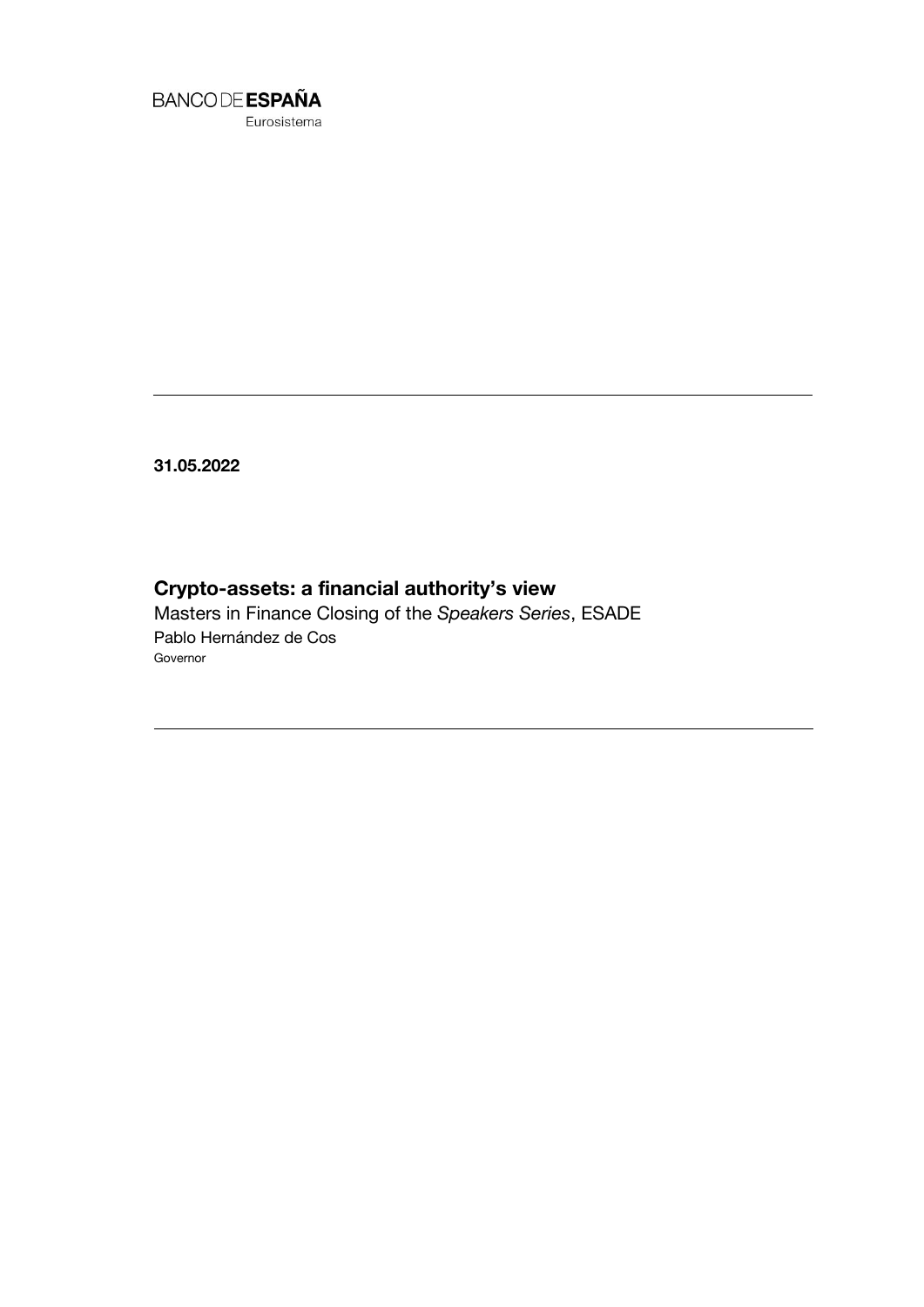## Good afternoon.

I am delighted to be here today to address an audience of recent Masters graduates. Not only as recognition of the growing importance of furthering our education in such a changeable world, but also because it affords me the opportunity to talk about cutting-edge themes with those who will play a leading role in the future of our society.

Among the many topical issues I could have selected for my address, I believe crypto-assets are the most suitable choice. Among other reasons, because young high-earners who study or work and live in big cities are precisely those who best fit the typical crypto-asset investor profile in Spain.<sup>1</sup>

Despite being a somewhat misleading term, so-called "virtual currencies" have already been part of our lives for over a decade now. However, only in recent times a series of factors have emerged that seem to be underscoring their ultimate potential to end up playing a significant role in the financial system.

Beyond their likely contribution to, e.g., making payments more efficient or to driving innovation in financial markets, crypto-assets pose a number of important risks for the financial stability which could, eventually, become a material source of concern for relevant authorities if not accompanied by effective mitigation measures, as emphasised in the G20 communiqué of 18 February.<sup>2</sup>

I will begin my speech by describing the defining characteristics of the phenomenon and recent developments, before turning to the specific risks to financial stability that they may pose. I will end by highlighting some of the main elements shaping the current response of regulators and supervisors and the challenges that lie ahead.

## **The complex universe of crypto-assets**

The term crypto-asset is oftentimes used to refer to a wide range of highly heterogeneous assets whose common trait is that they are a digital representation of value or a set of contractual rights. In contrast with other digital assets already in circulation, they rely on distributed ledger technology (DLT) to be transferred, traded and stored. In addition, unlike central bank digital currencies (CBDCs), they are not backed by a central bank or any other public authority.

To simplify somewhat, they can be said to share certain standard technical features, such as (i) a decentralised ledger, (ii) the use of encryption techniques to secure communications over open networks, and (iii) the deployment of protocols that allow to automatically execute different types of transactions.

l

<sup>1</sup> According to the results of the Funcas survey of 7 April 2022 on the use of banking services, access to digital banking services and financial and digital education.

<sup>2</sup> https://g20.org/documents/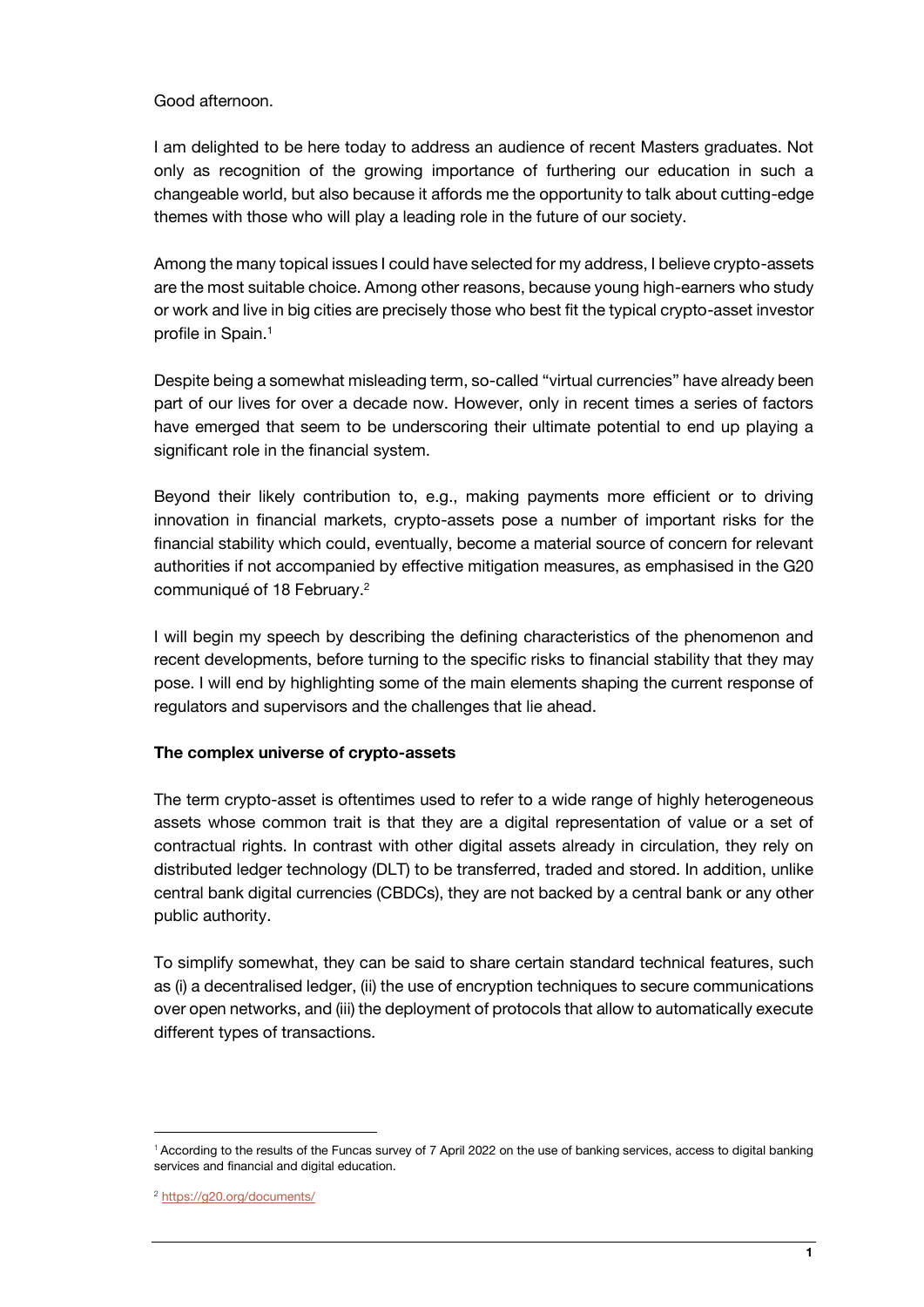However, the commonalities end there. With over 16,000 existing tokens<sup>3</sup> (around ten new crypto-assets are estimated to be launched every day on average) the digital asset space exhibits sheer amplitude and a gigantic functional and operational disparity.

When analysing crypto-assets, one practical approach is to classify them in accordance with what apparently is their **declared main purpose**. As a result, broadly speaking, three different groups may be distinguished.

The first one comprises those assets whose primary objective is to serve as a medium of payment or exchange. These are loosely labelled as **"virtual currencies",** and they frequently fall outside the prevailing regulatory framework, except where specifically referenced in new or existing provisions, such as the case of Germany or France.<sup>4</sup>

The second group covers instruments designed to help raise capital from investors. Specific procedures are organised to this end, known as **Initial Coin Offerings**. *5* Investors receive tokens substantiating their legal claim to participate in any potential increase in the future value of, or returns on, businesses or specific projects. Alternatively, these may be structured to confer rights equivalent to those of other financial instruments. As they largely overlap with marketable securities, usually sectoral regulations which are already in place apply.

The third cluster encompasses so-called **utility tokens**, which act as electronic coupons that can be exchanged for future services, products or benefits marketed through the issuer's own platform. The very capital raised from the sale of these tokens will then be used to fund the development of the forthcoming products or services. In principle, provided their amount remains limited, these will be subject to regulations on consumer protection, online trading, data protection and business operations, but not financial ones.

Another classification criteria of the crypto-asset ecosystem has to do with the primary **nature of each token**. Tokens are understood to be a specific unit of digital value, as assembled by an issuing organization, which further enables interactions between those agents that operate in the virtual space.<sup>6</sup> In some cases these are **dubbed native tokens** since they are created from scratch with no underlying asset. They are further linked to a specific ledger. This is the case of bitcoin and its blockchain network. Given their singularities, the value of these tokens stems essentially from their users' expectations as to how they may be used in future transactions, rather than, for example, as result of a potential cash flow or their issuer's fundamentals.

In other cases, these tokens are connected to **actual real-world assets**, be they financial or of another kind. This, for instance, allows real estate assets to be broken down into

1

<sup>&</sup>lt;sup>3</sup> According to information available at Coinmarketcap.com.

<sup>4</sup> Bitcoin is the most notable example.

<sup>5</sup>A couple of years ago the connected cars platform Next became the first company to be authorised to undertake such a round of financing in Spain.

<sup>&</sup>lt;sup>6</sup> W. Mougayar (2016), "The Business Blockchain: Promise, Practice, and Application of the Next Internet Technology", Ed. Wiley.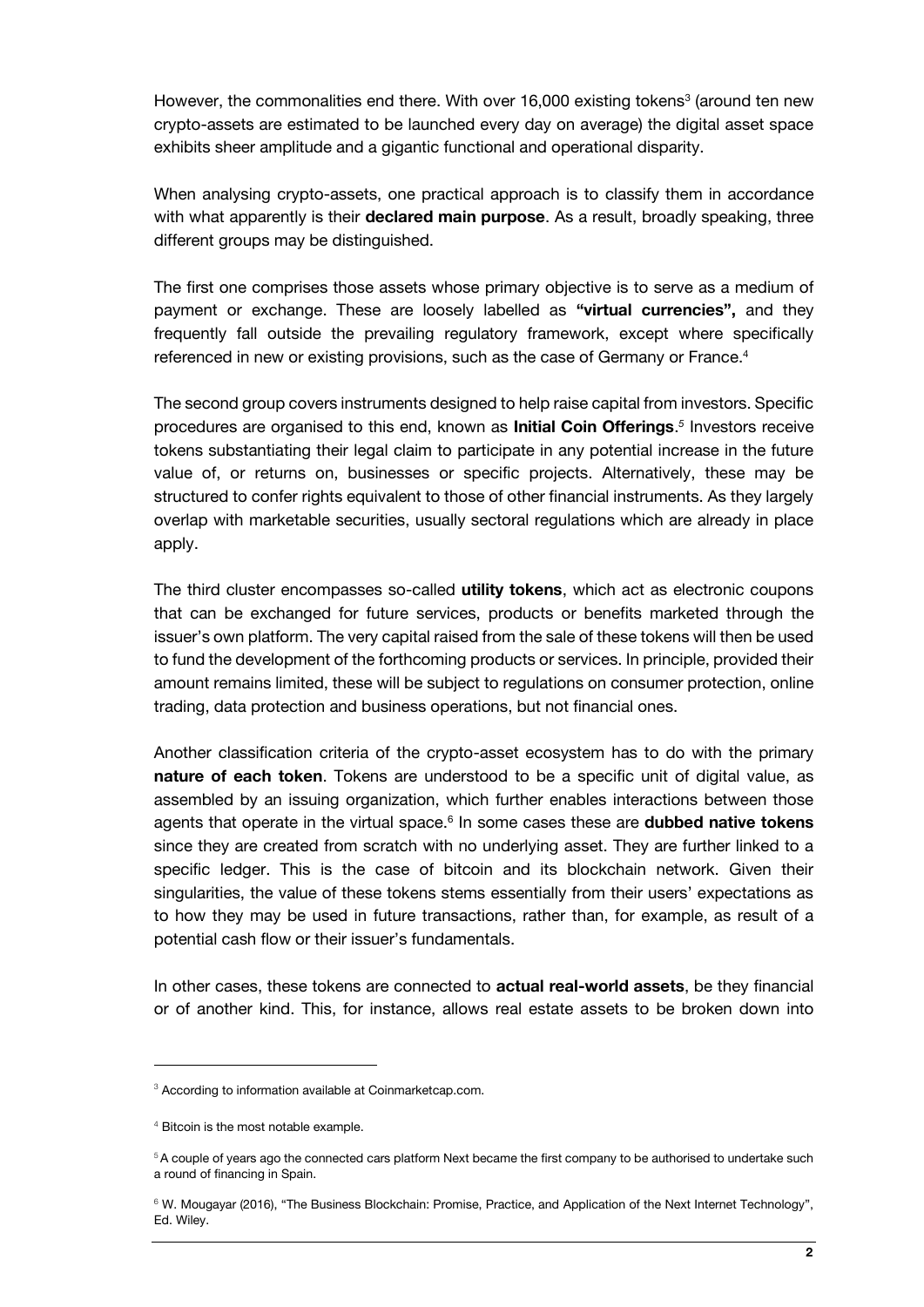fractions which, in turn, can bear ownership rights and ultimately render such properties more liquid.

An alternative taxonomy distinguishes between **traditional crypto-assets** and **"stablecoins"**. In an attempt to reduce their volatility, the latter are usually backed by other real or virtual assets as a means of collateral. For example, some stablecoins are pegged to legal tender, while others are anchored to commodities, bonds or even other digital assets. In some cases, even the overall wealth of the issuer can serve as collateral.<sup>7</sup>

**Algorithmic stablecoins** are another, albeit less common, category; here, formal collateralisation is replaced by a series of automatic supply adjustment mechanisms. In comparison to other stablecoins, the latter are subject to greater price fluctuations and arise more doubts as to their potential use as a means of payment. A prime example of this just happened a few weeks ago with Terra: a stablecoin which, despite remaining relatively firm around the US dollar for a long time, suddenly lost that nexus and caused significant losses to investors.

The **functionalities or operating characteristics** of crypto-assets also vary notably. Perhaps the most visible example of this is the consensus mechanism that is used to approve crypto-asset transactions. These mechanisms can take various forms, but all seek to offer sufficient certainty to system participants as to the correct status of the transaction ledger at any moment in time.

One of the most well-known tools is the so-called **proof-of-work or PoW**, which requires complex and costly – primarily in energy consumption – computational calculations. It is precisely this latter aspect which is expected to deter irregular behaviour on the part of validators. However, the price of electricity, concerns about the environmental impact, the limited access to the specialised hardware required and scalability problems are some of the factors that are encouraging gradual migration to other types of solutions.<sup>8</sup>

**Proof-of-stake or PoS** is one such alternative. Its main characteristic is that validators are selected according to their direct economic stake in the network; in other words, depending on the amount of crypto-assets they own and must block to ensure that the operation is validated correctly. As they have a direct interest in preserving the value of the crypto-asset, in principle, this mechanism creates incentives to behave honestly. Moreover, as the possibility of their being assigned operations is generally connected with the volume of crypto-assets blocked, the network is less decentralised than under the other mechanisms.

Although there are more options, where blockchain networks are set up as closed circuits (permissioned networks), a third mechanism, **dubbed proof-of-authority or PoA**, is generally prominent. In this case, the potential validators disclose their identity to the entire ecosystem, and they are entrusted this role according to their reputation rather than their economic interest. Not only is this mechanism more efficient and more agile, but it is

l

 $7$  See, for example, the case of JP Coin.

<sup>8</sup> [https://ethereum.org/en/developers/docs/consensus-mechanisms/pos/.](https://ethereum.org/en/developers/docs/consensus-mechanisms/pos/)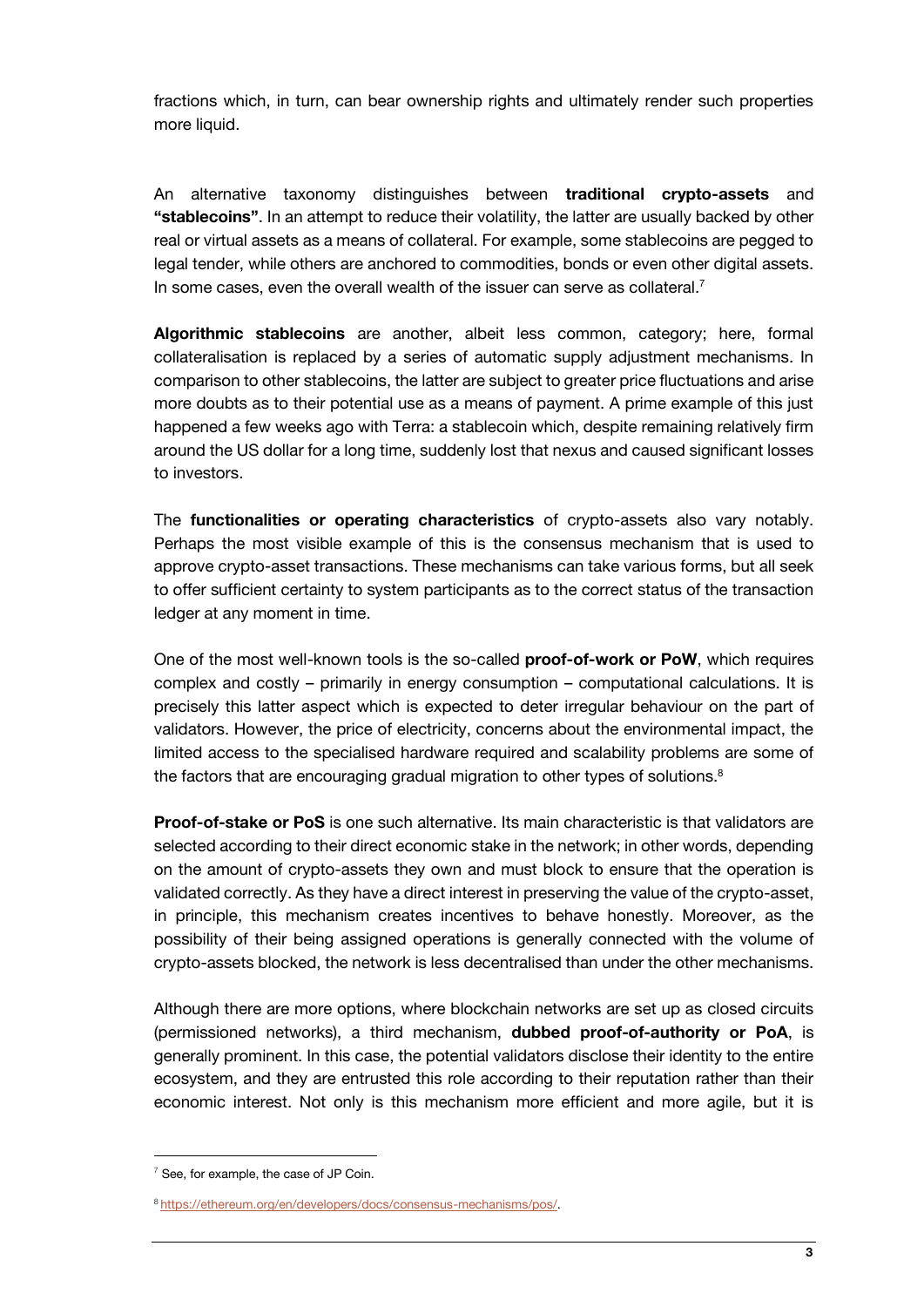particularly useful in situations with a low number of participants and where potential validators already enjoy trust.

The environment in which crypto-assets operate is also characterised by the presence of a wide range of players<sup>9</sup> whose services are essential to provide structure and contribute to the proper functioning of the system. Thus, in addition to crypto-asset issuers, there are platforms that help dematerialise pre-existing assets, infrastructures that facilitate the trading and exchange of crypto-assets, institutions that receive, transfer and/or execute third-party orders, as well as market-makers, code developers, providers of custody, wallet and consultancy services and a long list of others. It is, therefore, a highly complex universe, and this complexity is heightened by the fact that these players are based on a broad range of jurisdictions.

In this regard, we should also bear in mind the world of **decentralised finance** (DeFi), which aims to replicate the dynamics of the provision of financial products and services, but in a decentralised and fully automated environment, thus removing the need for intermediaries.

## **The growing importance of crypto-assets**

1

With such a wealth of initiatives, the **significant developments** experienced by cryptoasset markets in recent times may come as no surprise. In particular, total capitalisation grew very markedly until reaching a peak of \$3 trillion in November 2021, three times higher than the previous all-time high of 2017. The market is dominated by traditional cryptoassets; indeed, bitcoin and ethereum account for more than two-thirds of total capitalisation. In Spain, their transaction volume on some estimates amounted to around €60 billion in 2021.<sup>10</sup>

Yet they are also much less mature than is generally believed, and still, in aggregated terms this market only represents around 1% of the global financial system. At the same time, we should not overlook the fact that this market is already bigger than the subprime mortgage market was in the run-up to the global financial crisis. And the fact that trading volumes for some of the most representative assets types (including bitcoin, ether and tether) came, occasionally, close to those of the New York Stock Exchange (somewhere in between 70% and 95%).

In any event, their **high volatility** is striking, as borne out by a cumulative loss of value of close to 40% in recent months. These fluctuations are often greater than those of other financial instruments and can also reach much more extreme values. Some studies have flagged the highly changeable nature of the factors underpinning crypto-asset prices and how these factors can be difficult to anticipate given the immaturity of the market. <sup>11</sup> This

<sup>9</sup> See, for example, N. Daskalakis and P. Georgitseas (2020), "An Introduction to Cryptocurrencies: The Crypto Market Ecosystem", Routledge, London.

<sup>&</sup>lt;sup>10</sup> Chainalysis (2021), "The 2021 Geography of Cryptocurrency Report". The Banco de España does not guarantee the accuracy of these figures as they depend, exclusively, on the data processing capacity of a private provider.

<sup>11</sup> J. M. Carbó and S. Gorjón (2022), "Application of machine learning models and interpretability techniques to identify the determinants of the price of bitcoin", Working Paper No 2215, Banco de España.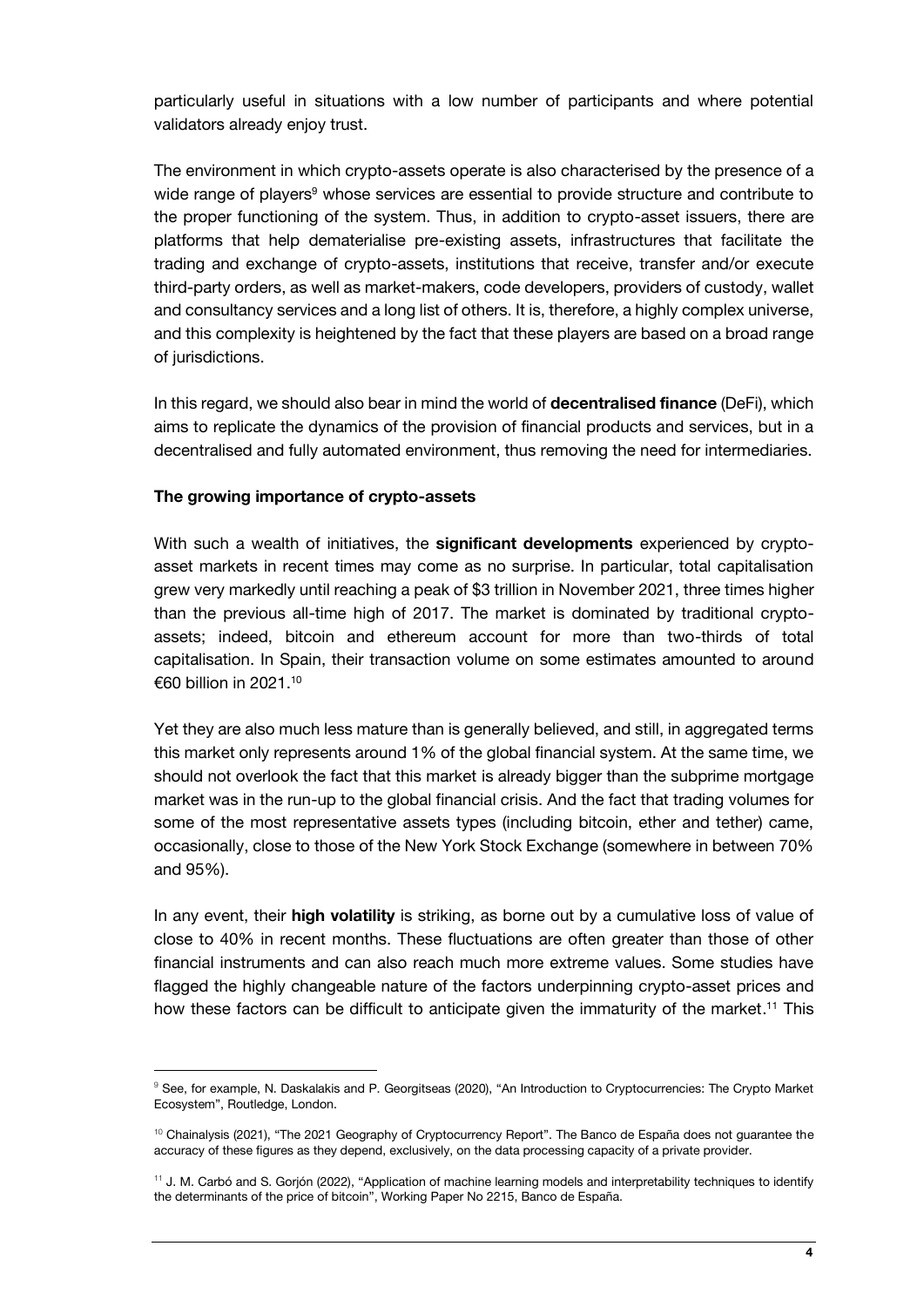volatility is much more pronounced in the case of unbacked crypto-assets, but it also impacts others.

Moreover, **interconnections with the rest of the financial system** have increased substantially. One such example is the sudden rise in the number of crypto-asset investors (both institutional and retail). In addition, the range of sophisticated products around cryptoassets has expanded, with a growing portfolio of exchange-traded funds (ETFs), $12$ investment funds and futures contracts referenced to crypto-assets. The latter was key to attracting new investor cohorts to the digital assets' space.<sup>13</sup>

What's more, some large private firms did publicly announce their interest in using cryptoassets for cash management purposes, while others were campaigning in favour of their wide acceptance as a means of payment.<sup>14</sup> Some major financial players, such as global banks and international card service providers, have enlarged the selection of ancillary services around digital assets (including custody and trading services) which they offer or have allowed them to be used directly as a medium of exchange in their proprietary networks.

Turning to **decentralised finance**, while still in its early stages, this market segment has proven stamina as it quadrupled its size in just one year.<sup>15</sup> What's more, other parts of the crypto-asset ecosystem echoed this movement. For instance, the need for collateral tailored to this environment spurred demand for certain types of digital assets. The same could be said about certain investment strategies, known as yield farming, which support the automated lending or borrowing of crypto-assets in order to underpin DeFi's markets liquidity.*<sup>16</sup>* The vulnerability and interconnection on this segment has been illustrated by the sudden fall of Terra that caused this market to shrink by 22% in less than a month with an ensuing snowballing effect on several DeFi protocols and major fiat-backed stablecoins. Yet, most other stablecoins did not experience significant outflows or de-pegging, and unbacked crypto-assets' prices seem to have surged back again.

#### **Risks to financial stability**

j

The above developments have caused a number of valid concerns among financial authorities. For instance, the Financial Stability Board (FSB) recently stressed that, if not properly regulated and supervised, these markets could quickly reach an inflection point

 $12$  ETFs are investment instruments that function as a hybrid between funds and shares. Their defining characteristic is that they can be traded and settled in straightforward stock exchange transactions much like shares.

 $13$  A case in point is the Chicago Mercantile Exchange, which in October 2021 became one of the first to launch a bitcoin ETF. It surpassed the \$1 billion mark in just two days, making it the fastest growing ETF in history.

<sup>&</sup>lt;sup>14</sup> For instance, Expedia, Tesla and Microsoft.

<sup>15</sup> See "Understanding digital bubbles amidst the COVID-19 pandemic: Evidence from DeFi and NFTs". Y. Maouchi, L. Charfeddine and G.E. Montasser (2021), *Finance Research Letters*.

<sup>&</sup>lt;sup>16</sup> The idea behind this strategy is to incentivise investors to lend their crypto-assets to a pool that helps provide liquidity to decentralised finance systems, while offering potential investors the highest possible returns at all times. To simplify somewhat, this strategy is structured around smart contracts that select which environment each of the pooled assets will be sent to at any given moment to optimise economic returns for their rightful holders.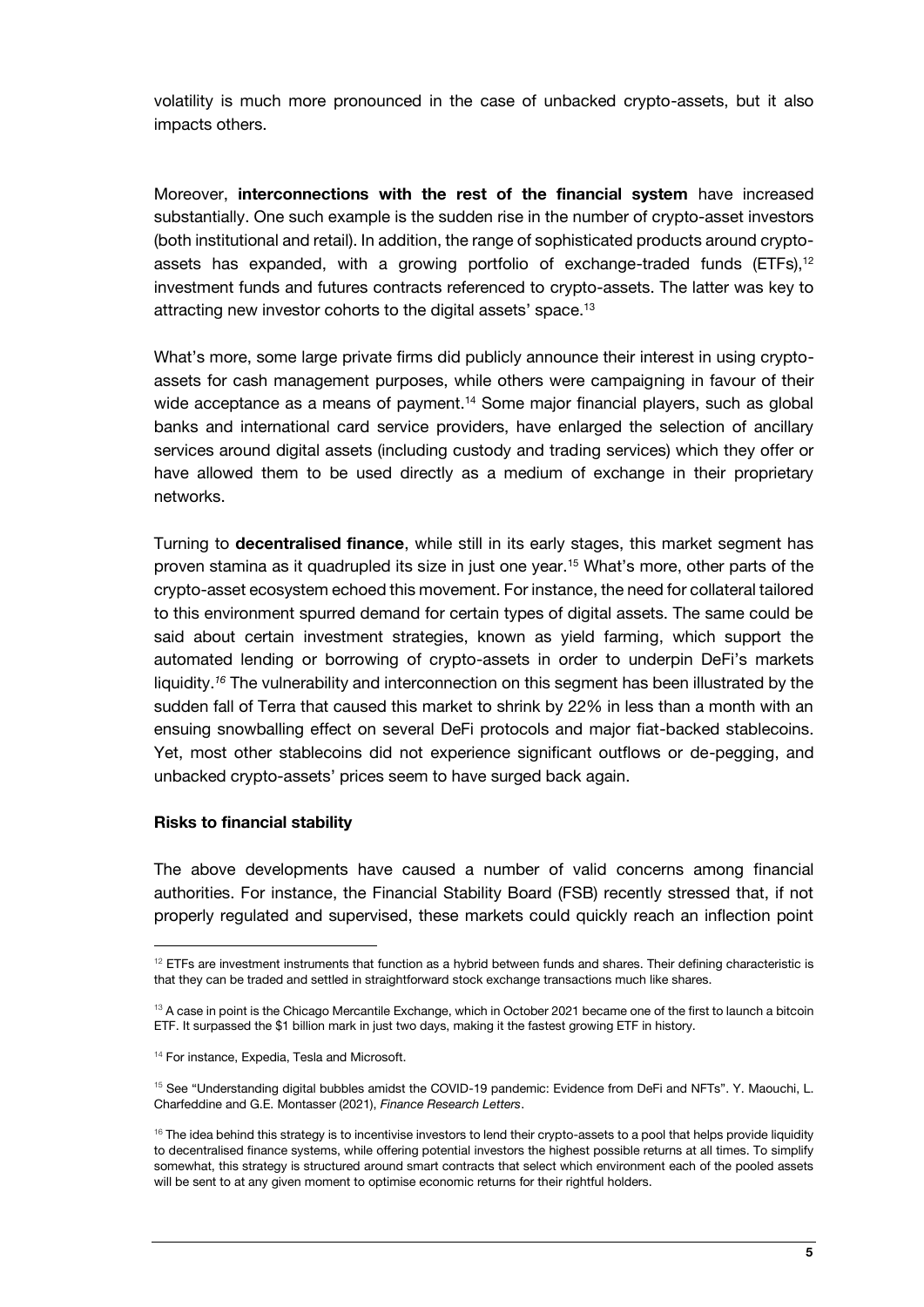where they start posing serious threats to global financial stability<sup>17</sup>. A message that we also conveyed in our latest *Financial Stability Report<sup>18</sup> .*

Such risks are diverse in their origin. First, they may arise as a result of a **limited understanding** by investors on the actual features and implications of these assets on the part of investors.<sup>19</sup> By way of example, a recent research from the UK's Financial Conduct Authority (FCA) showed that around 20% of crypto-asset owners assumed an equivalent level of customer protection as with traditional banking products.<sup>20</sup> An OECD study reached similar conclusions for the Asian market.<sup>21</sup> In general terms, given their volatility and complexity, crypto-assets are not appropriate for retail investors.

A second source of risk stems from the potential impact of crypto-assets on the **smooth functioning of financial markets**. Broadly speaking, wild swings in their prices may sway investor sentiment, triggering an overreaction that ends up influencing their behaviour in other markets. Equally, the need to respond to such volatility with frequent adjustments to the necessary collateral could precipitate sales of other asset classes. Indeed, the IMF has recently warned of a notable increase in the positive correlation between crypto-asset and capital markets, which has in certain cases increased by a factor of 35.<sup>22</sup>

These effects may be further aggravated in the event that alternatives such as stablecoin scale up. Specifically, an accumulation of redemption requests resulting from, for instance, widespread panic around such assets, could put money markets under strain and, by extension, spread to those institutions acting as custodians of the hedging assets. These problems can be exacerbated by certain emerging segments, for example decentralised finance or DeFi, which are highly leveraged and encourage feedback dynamics between unbacked cryptocurrencies and stablecoins.

Further, these tensions could spill over into payment systems, as they would be forced to handle a very significant rise in transaction volumes that, in certain circumstances, could lead to delays in execution or even bring services to a standstill.

A third source of vulnerability has to do with the **impact on the banking sector**. Cryptoassets represent a new competitive threat for traditional transactional services, with some variants (such as stablecoins) also potentially compromising deposit-taking activities as

18

j

<sup>17</sup> See *"Assessment of Risks to Financial Stability from Crypto-assets"*. FSB (2021).

[https://www.bde.es/f/webbde/Secciones/Publicaciones/InformesBoletinesRevistas/InformesEstabilidadFinancera/22/F](https://www.bde.es/f/webbde/Secciones/Publicaciones/InformesBoletinesRevistas/InformesEstabilidadFinancera/22/FSR_2022_1_ChE.pdf) [SR\\_2022\\_1\\_ChE.pdf](https://www.bde.es/f/webbde/Secciones/Publicaciones/InformesBoletinesRevistas/InformesEstabilidadFinancera/22/FSR_2022_1_ChE.pdf)

 $19$  This extends to all matters concerning compliance with the tax obligations associated with investing in these markets. With this in mind, Spain has announced new reporting obligations that are expected to enter into force in 2023. The treatment of such assets for the purposes of the various different taxes has to date been resolved in the form of requests for binding rulings from the Directorate General of Taxation.

<sup>20</sup> See "*Research Note: Cryptoasset consumer research 2021*". FCA (2021).

<sup>&</sup>lt;sup>21</sup> Specifically, even though half were University graduates, almost two thirds of the crypto-asset owners interviewed admitted to having limited or zero understanding of the most basic features of the associated risks and rights. See "Cryptoassets in Asia: consumer attitudes, behaviour and experiences". OECD (2019).

<sup>&</sup>lt;sup>22</sup> See "Cryptic Connections: Spillovers between Crypto and Equity Markets". Iyer, T. (2022), IMF Global Financial Stability Notes, No. 2022/01.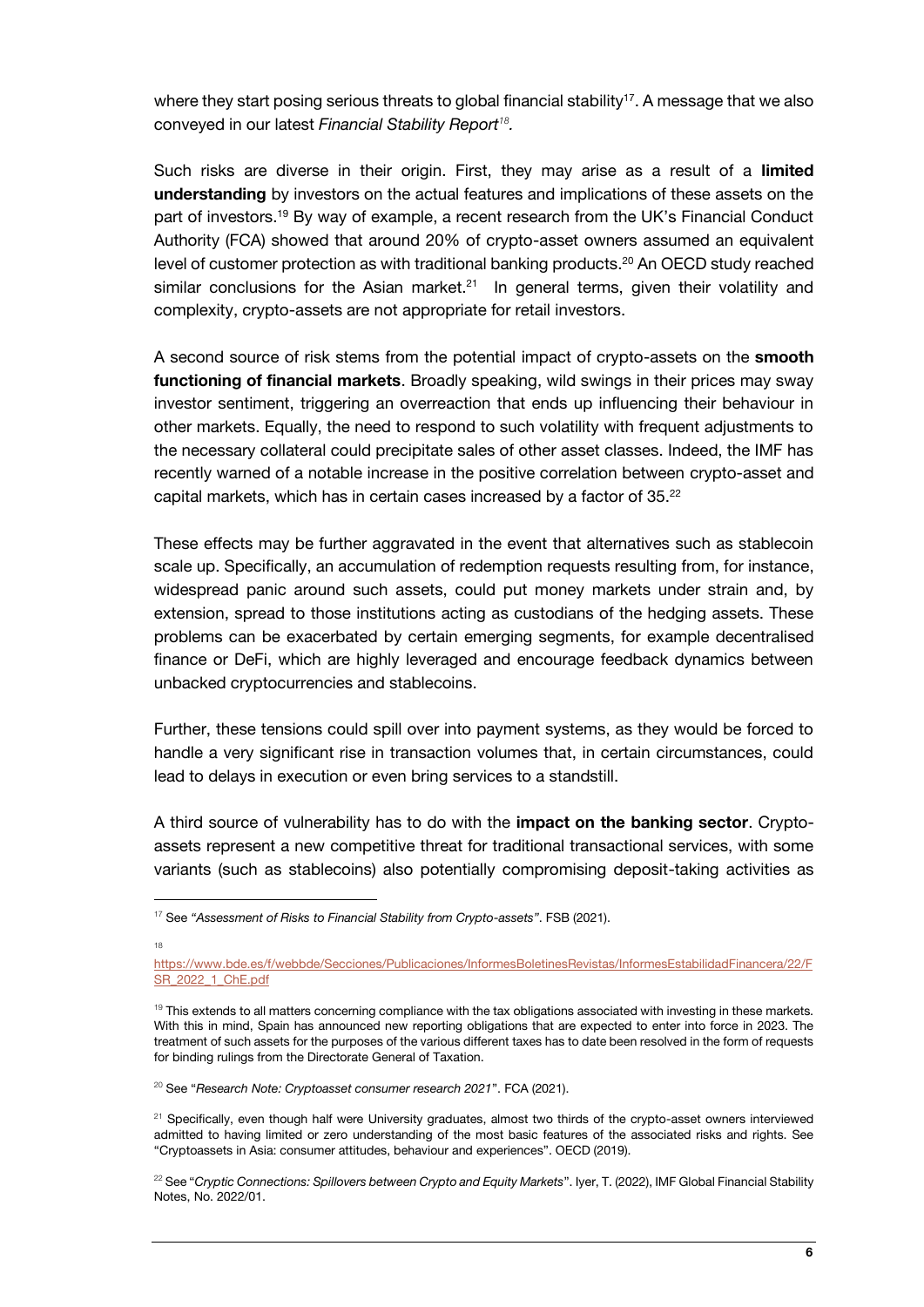they intend to become a store of value. As highlighted in some recent papers, a disorderly disintermediation in the event of an accelerated substitution of bank deposits for such digital assets could ultimately affect the banking sector's net financing capacity and lead to credit being rationed or becoming noticeably more expensive. It could also put collateral markets under strain, undermine bank customer loyalty and know-your-customer standards and potentially prompt greater risk-taking by deposit institutions.

Moreover, any rise in banks' direct and indirect exposure to crypto-assets would also increase both their financial and reputational risks $23$ . While currently limited, exposures relating to the provision of ancillary services to the distribution of third-party products or as a result of providing support to clients operating in the crypto sphere are on the rise.

Fourth, the potential consolidation of crypto-assets as an alternative payment method threatens to create **parallel value transfer systems.** For as long as such assets fall out of the scope of central bank oversight, they will be hard pressed to contain the emergence of possible systemic risks. In certain circumstances (particularly in emerging markets), there may be even a risk of what is known as "cryptoisation": i.e. the replacement of the national currency and other financial assets denominated in that currency with a crypto alternative.<sup>24</sup> Among other aspects, such circumstance can compromise a country's monetary autonomy and undermine the ability to exercise effective control over international capital movements.<sup>25</sup>

Fifth, we should also be mindful that some crypto-assets could increase **the financial sector's climate transition risk**, given that some of the underlying consensus mechanisms require a significantly greater amount of energy than traditional financial market infrastructures. To put this more clearly, proof-of-work associated crypto-assets currently account for around 80% of the total capitalisation value. In certain cases, their carbon footprint is as large as the one of 15.5 million petrol cars in a year.<sup>26</sup>

Sixth, since crypto assets can also be used for **unlawful activities, including money laundering**, financial integrity concerns follow. Such risks could be larger on account of the fact that transactions are performed through non-standard payment systems and their heightened degree of anonymity.

Seventh, crypto-assets' value could also become swiftly eroded on account of the limitations and problems associated with **cyber risks** associated to the technologies underpinning their operations, i.e. blockchains. This could occur due to a wide range of possible causes, such as their technical configuration placing constraints on the scale of operations, which would prevent growing public demand from being met. While progress is

j

<sup>&</sup>lt;sup>23</sup> Investment in or proprietary trading of crypto-assets or the purchase of structured products in which they are an underlying asset would appear to be the most common means by which they are incorporated onto banks' balance sheets.

 $24$  In certain cases (e.g. El Salvador), this state of affairs is deliberate.

 $25$  See "Cryptoassets as National Currency? A Step Too Far". T. Adrian and R. Weeks-Brown (2021), IMF blog, 26 July.

<sup>26</sup> See "*Hearing on Cleaning Up Cryptocurrency: The Energy Impacts of Blockchains*". US House of Representatives Committee on Energy and Commerce (2022).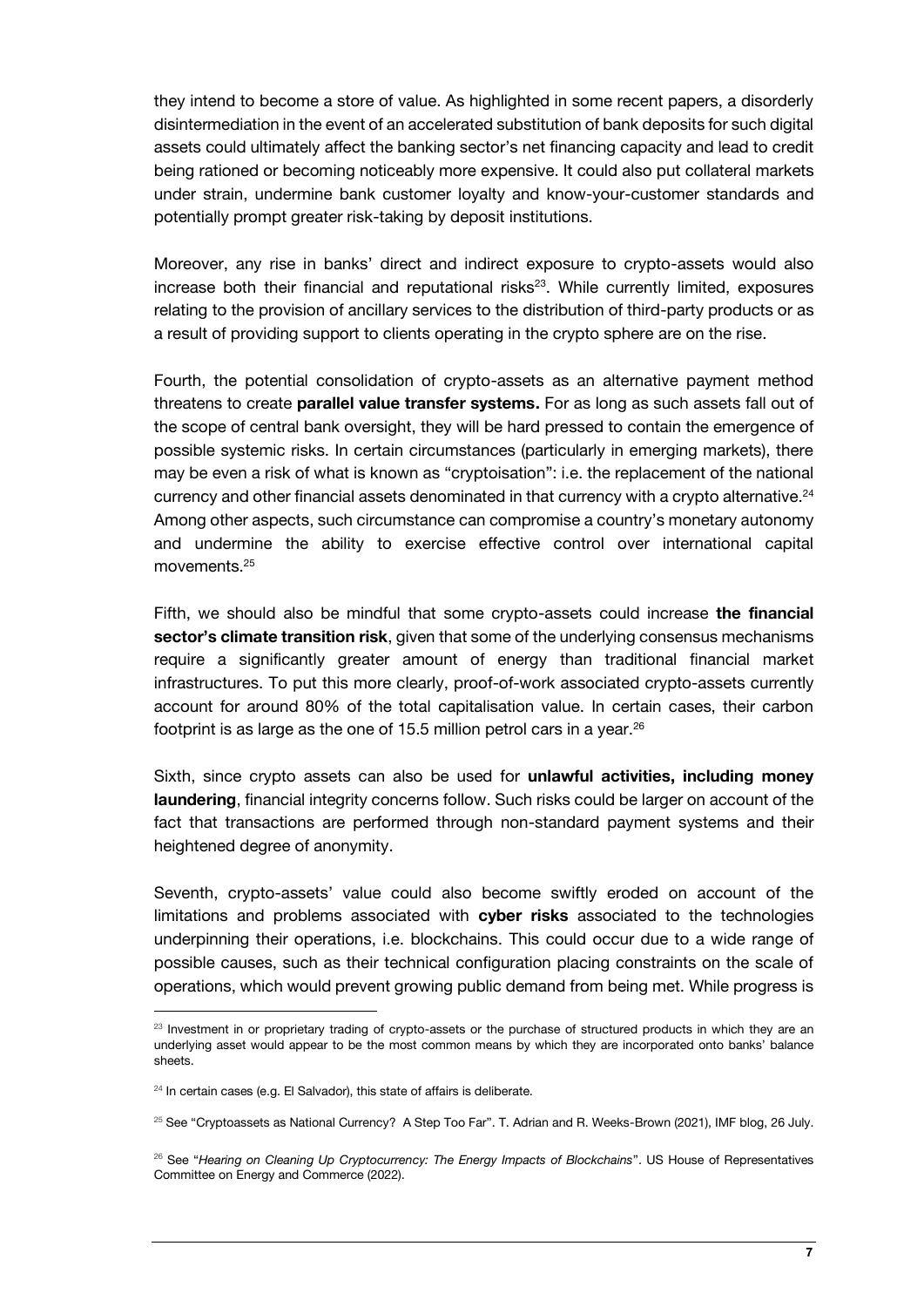being made in this field, these developments are still far from being mature enough. For example, a card-based payment ecosystem can process around 65,000 transactions per second, while blockchains such as the one underpinning bitcoin do not usually support more than seven in their most basic configuration.<sup>27</sup>

Finally, their decentralised governance together with the realization of potential cyber threats could give rise to instances of fraud that end up compromising agents' confidence both in digital assets and in other areas of the ecosystem. The consequences of such a scenario would be compounded owing to the **lack of safeguards protecting customers' interests and property rights**.

Given its potential scope, this scenario could become a serious problem. For example, a recent Chainalysis study shows that up to \$1.3 billion was stolen from digital wallets and platforms during the first quarter of 2022. Nearly three-quarters of said amount pertain to DeFi activity, a rise of 72% compared with the previous year.<sup>28</sup> Bearing in mind there are an estimated 200-300 million crypto-asset users across the world, it is fair to call this a nonnegligible impact.<sup>29</sup>

#### **The regulatory response**

1

In view of the extent of the challenges I have outlined, a number of regulatory initiatives are taking shape. It combines public warnings on the risks of buying and/or holding virtual currencies, and both national and international regulatory initiatives that are of the most importance, given the global nature of crypto-assets.

Regarding the **international initiatives**, what started out with the regular monitoring of such initiatives became, in 2020 and at the behest of the G20, a multilateral regulatory response from the  $FSB<sup>30</sup>$ .

The FSB has released a report setting out high-level recommendations for the regulation and supervision of so-called "global stablecoins" (i.e., those operating across multiple jurisdictions and in widespread use). Flexible and proportionate to the risks, this approach seeks to minimise the possibility of arbitration while adhering to the "same business, same risk, same rules" principle. The FSB recommends using the existing international rules and standards, albeit adapted in practice to the services provided and the features and risks of global stablecoins. It highlights the importance of ensuring suitable governance and proper transparency around these products for users and the market, including, in particular, whether or not users enjoy redemption rights against the issuer or the reserve assets. It also stresses that the authorities should not allow such arrangements to be launched before confirming that all of the relevant requirements have been met.

 $27$  C. Conesa. (2019), "Bitcoin: a solution for payment systems or a solution in search of a problem?", Occasional Paper No 1901, Banco de España.

<sup>&</sup>lt;sup>28</sup> Chainalysis (2022), "2022 Crypto Crime Report", April, available at: [https://go.chainalysis.com/2022-Crypto-Crime-](https://go.chainalysis.com/2022-Crypto-Crime-Report.html)[Report.html.](https://go.chainalysis.com/2022-Crypto-Crime-Report.html)

<sup>&</sup>lt;sup>29</sup> See, for example, Statista (2021), "Number of identity-verified cryptoasset users from 2016 to 2021", available at: [https://www.statista.com/statistics/1202503/global-cryptocurrency-user-base/.](https://www.statista.com/statistics/1202503/global-cryptocurrency-user-base/)

<sup>30</sup> https://www.fsb.org/2020/10/regulation-supervision-and-oversight-of-global-stablecoin-arrangements/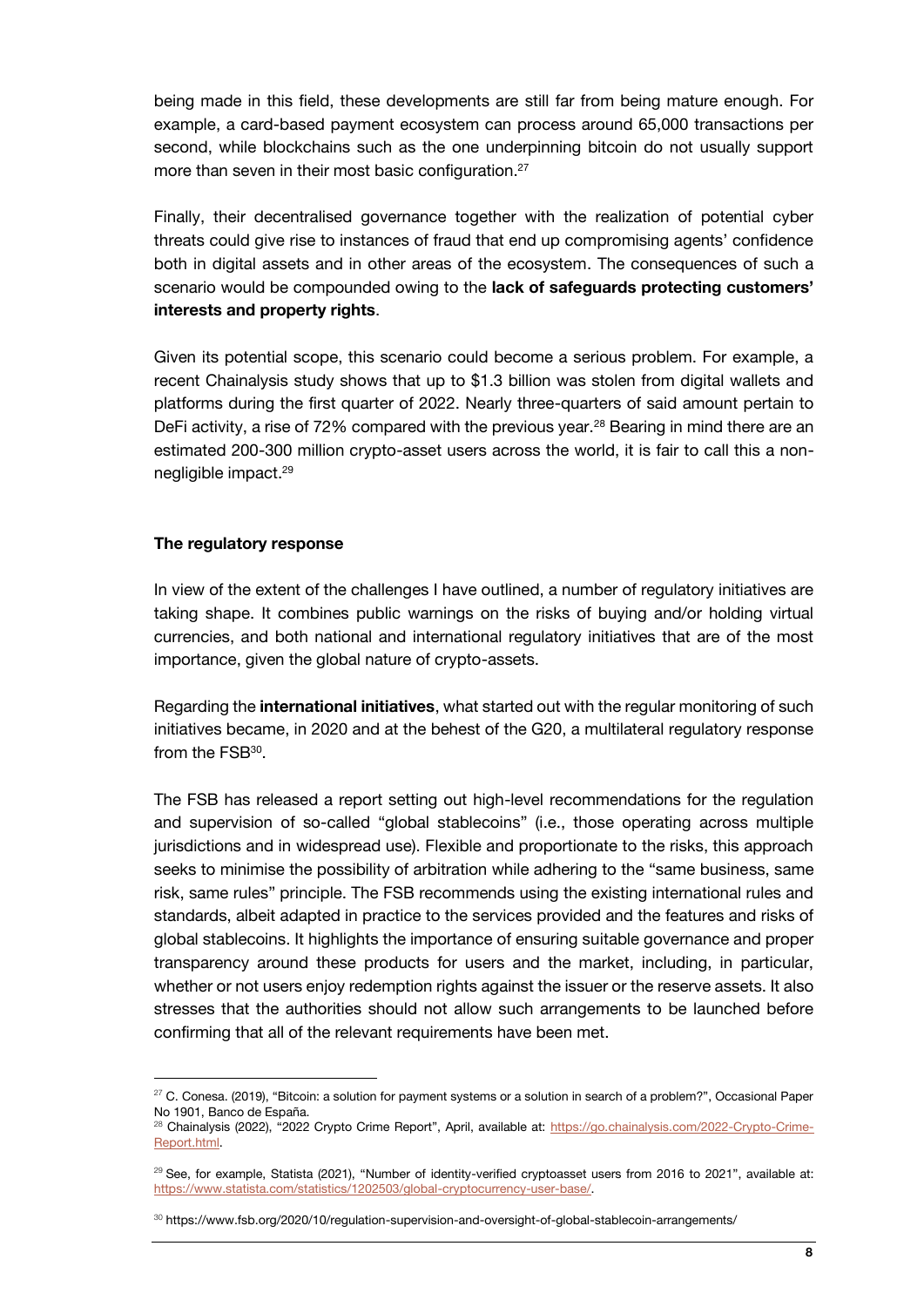Currently, the FSB continues to work both on identifying and resolving possible regulatory gaps relating to global stablecoins and on regulatory approaches relating to unbacked crypto-assets, such as Bitcoin.

Also at the global level, the Basel Committee on Banking Supervision has adopted a proactive and forward-looking approach when it comes to the prudential regulation of banks' exposures to crypto-assets. Work is being guided by its mandate to strengthen the regulation, supervision and practices of banks worldwide with the purpose of enhancing financial stability. In this regard, even though crypto assets represent only 1% of total global financial assets and banks' direct exposures are relatively limited to date, we know that these markets have the potential to scale up rapidly and pose risks to individual banks and financial stability.

The approach pursued by the Basel Committee is based on key principles that seek a simple and cautious approach at this stage, given the current level of banks' exposures and the stage of development of these markets, while at the same time also seeking to ensure that the prudential treatment appropriately accounts for any additional risks arising from cryptoasset exposures relative to traditional assets.

With that in mind, the Basel Committee published a consultation paper last year proposing a regulatory approach that differentiates among three broad types of crypto-assets: tokenised versions of traditional assets, stablecoins and all other crypto-assets (including unbacked ones such as Bitcoin). The proposal also includes additional supervisory guidance to ensure that risks from crypto-assets not captured under minimum (Pillar 1) requirements are assessed, managed and appropriately mitigated. And it also included new disclosure requirements related to bank's exposures.

The Committee is now finalizing the process of reviewing the comments received on this consultation and plans to issue a further consultation paper in the coming months. Let me offer some personal reflections at this stage, which should not be understood as preempting the outcome of this work. In particular, in deciding how best to harness the potential benefits from these markets while mitigating their risks in a world of uncertainty, in my view, it makes sense to err on the side of caution and prudence. In this regard, how many asset classes market themselves as being "stable" and "currencies" while often failing on both counts? We have witnessed some clear examples along these lines during the last few weeks. Additionally, as mentioned earlier, banks' crypto-asset exposures are currently limited, which means that there is currently very little activity that could even be shifted to the non-bank sector as a result of a conservative prudential approach. Finally, if there are unregulated areas of the financial system, including the emergence of a "shadow" crypto financial system, then the appropriate response is to bring these areas within the relevant regulatory perimeter, instead of diluting banking prudential regulation.

The cross-border cooperation has been particularly visible in the adoption of international standards aimed at preventing the use of virtual assets in illicit transactions. Specifically,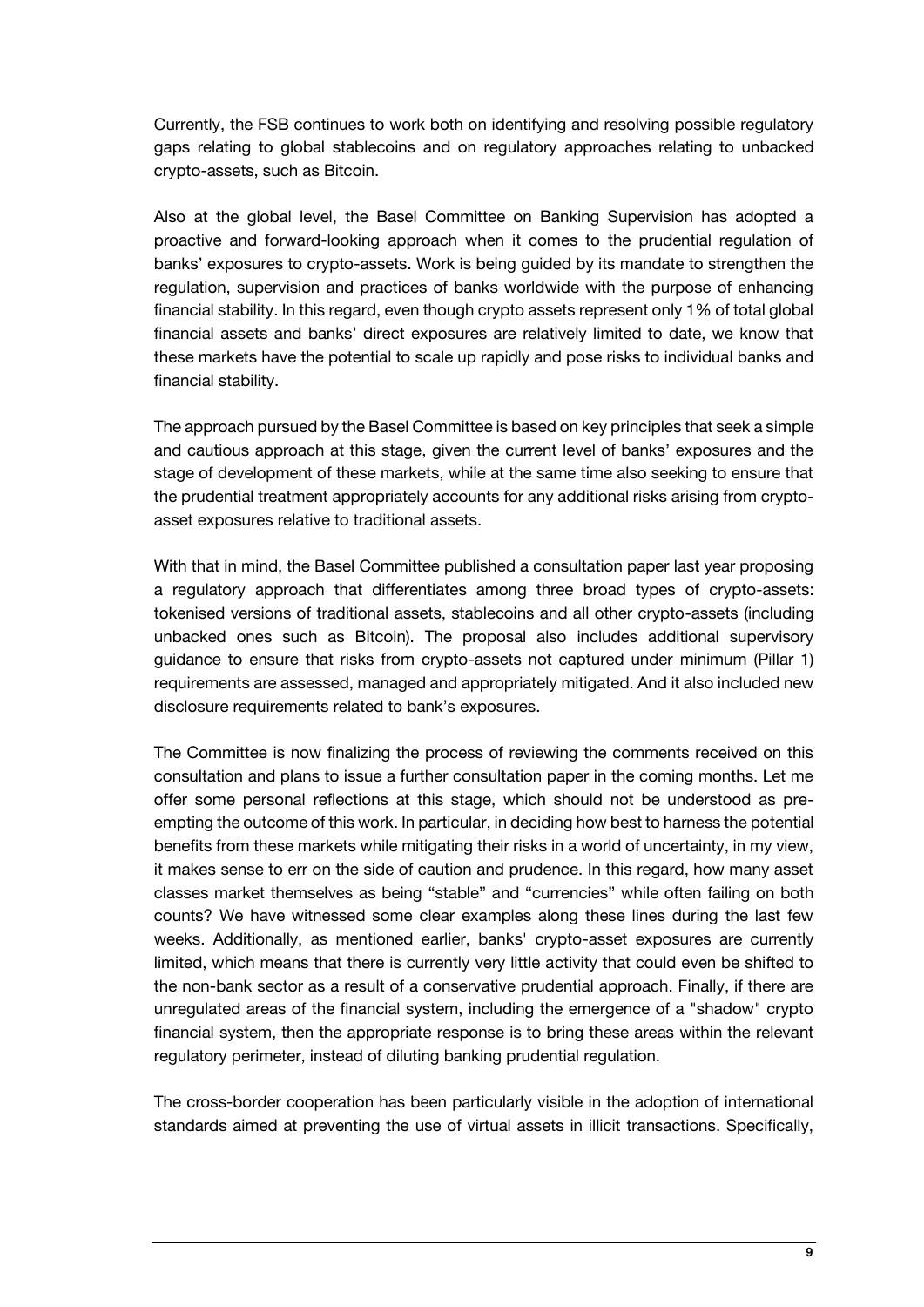the Financial Action Task Force  $(FATF)^{31}$  has updated its Recommendations to promote the registration or licensing of entities seeking to provide services involving virtual assets and to extend to this field requirements already applicable to traditional financial institutions as regards due diligence and the reporting of suspicious transactions.

The FATF has also drawn up a set of guidelines<sup>32</sup> aimed at making it easier to analyse and identify the associated risks and to roll out more appropriate oversight measures. Here, it has underscored the importance of authorities adopting a risk-based supervisory approach and having the powers and means needed to be able to carry out these responsibilities.

That said, all these mechanisms face significant limitations, not only due to the regional asymmetries in their implementation, but also because parts of the market are not easy to reach. Notable examples include both peer-to-peer exchanges and DeFi operations. As a result, we have to be creative and, in turn, commit to finding alternative formulas.

For the time being, Europe has limited itself to formalising the FATF's proposals by adopting a legislative package<sup>33</sup> which, among other things, envisages the creation of a new authority. Said authority will be entrusted with making anti-money laundering supervision more efficient through the cooperation and training of the authorities concerned. This initiative is supplemented by a series of requirements directly applicable to the provision of cryptoasset services, such as bans on the provision and custody of anonymous wallets, greater traceability of ownership changes and an extension of the list of obliged entities to include all crypto-asset service providers.

**At the European level**, the European Regulation on Markets in Crypto-assets, or MiCA as it is better known, is a regulatory initiative that seeks to offer a set of uniform rules and a common supervisory architecture to provide legal certainty and appropriate legal protection for crypto-asset users, thereby facilitating the orderly development of this ecosystem. As such, it envisages a range of provisions applicable both to crypto-asset issuers and to service providers.

MiCA covers multiple types of crypto-asset service providers. It not only obliges them to obtain the necessary authorisation, but it also sets out various prudential, organisational and transparency requirements, as well as others relating to the safekeeping of clients' funds, conflicts of interest and outsourcing, depending on the service provider's characteristics. In this respect, MiCA has much in common with the path followed by other jurisdictions, although the level of requirements and granularity included in these obligations is greater.

One of the most pioneering aspects of MiCA is its approach to stablecoins, specifically as to the composition and management of their reserve assets and the conditions associated with their issuance.

l

<sup>31</sup> FATF (2012), "International Standards on Combating Money Laundering and the Financing of Terrorism & Proliferation", available at: [https://www.fatf-gafi.org/media/fatf/documents/recommendations/pdfs/FATF%20Recommendations%202012.pdf.](https://www.fatf-gafi.org/media/fatf/documents/recommendations/pdfs/FATF%20Recommendations%202012.pdf)

<sup>32</sup> FATF (2021), "Updated Guidance for a Risk-Based Approach Virtual Assets and Virtual Asset Service Providers". 33 [https://ec.europa.eu/info/publications/210720-anti-money-laundering-countering-financing-terrorism\\_en.](https://ec.europa.eu/info/publications/210720-anti-money-laundering-countering-financing-terrorism_en)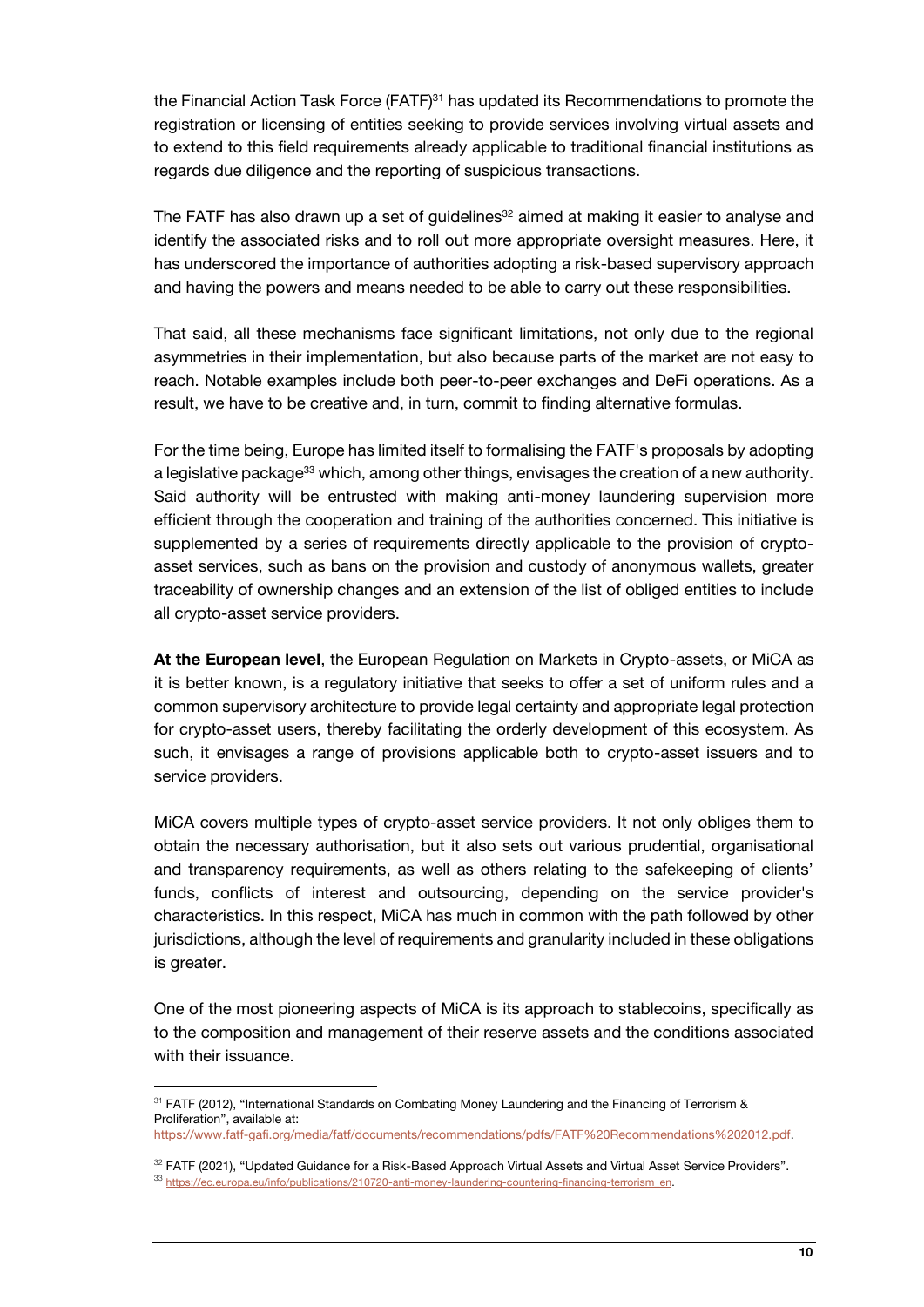In this respect, matters such as restricting said activities to supervised deposit institutions, 34 constraining reference assets to higher quality ones and imposing transparency measures on the latter<sup>35</sup> are emerging issues that could ultimately become global trends.

**At the national level**, in Spain there are no specific regulations on crypto-assets. The Spanish National Securities Market Commission (CNMV) has issued a circular on advertising of crypto-assets intended for financial investment<sup>36</sup>. The circular aims to ensure that the advertising content is accurate, easily understandable and not misleading, and that it clearly includes mention of the associated risks, including the possible loss of the entire investment. As such, this regulation establishes the tools and procedures for effective supervision of crypto-asset advertising, but it does not regulate either crypto-assets, their issuance or crypto-asset-related services

And, since October 2021, the Banco de España $37$  has held a special register of providers, although its scope is currently restricted to only a subset of players.<sup>38</sup> Unlike other registers, this one has a limited purpose, catering only for anti-money laundering and counter terrorist financing needs. In other words, an entity's inclusion in the register does not imply that it has been granted prudential authorisation, i.e. it does not guarantee that the agent is solvent or has the technical capabilities necessary to correctly pursue its activity. Nor does the register impose specific transparency requirements vis-à-vis the agent's clients. In sum, initiatives such as the register of certain crypto-asset service providers are a step forward. But they should not be interpreted as authorisation comparable to that granted to banks, nor do they mean that the Banco de España performs any supervision of their activities.

These examples are a sample of the initiatives which are under way. In any event, beyond the difficulties inherent to any work involving international coordination, the task at hand is, for different reasons, particularly complex.

First, the buoyancy of this market makes it difficult to provide a regulatory response. Second, the decentralised nature of the initiatives sometimes makes it difficult to identify a contact to whom the measures may be addressed to or who can be designated as a counterparty. This problem is exacerbated by the absence of a clear jurisdictional framework. Third, given the complexity of these assets and their associated risks, it is difficult to identify and coordinate the different relevant (not only financial) regulators and supervisors, even within each country. Finally, there are important information shortcomings, not only in quantitative terms, but also in terms of reliability and consistency.

1

See President's Working Group on Financial Markets (2021), "Report on Stablecoins", available at: [https://home.treasury.gov/system/files/136/StableCoinReport\\_Nov1\\_508.pdf.](https://home.treasury.gov/system/files/136/StableCoinReport_Nov1_508.pdf)

<sup>35</sup> [https://www.congress.gov/bill/117th-congress/senate-bill/3970/text?r=7&s=1.](https://www.congress.gov/bill/117th-congress/senate-bill/3970/text?r=7&s=1)

<sup>36</sup> [CNMV Circular 1/2022](https://www.boe.es/boe/dias/2022/01/17/pdfs/BOE-A-2022-666.pdf) of 10 January 2022.

<sup>&</sup>lt;sup>37</sup> Pursuant to the second additional provision of Law 10/2010 of 28 April 2010 on the prevention of money laundering and terrorist financing, introduced in Royal Decree-Law 7/2021 of 27 April 2021, transposing European Union Directives on matters of competition, anti-money laundering, credit institutions, telecommunications, tax measures, prevention and repair of environmental damage, postings of workers providing cross-border services and consumer protection.

<sup>&</sup>lt;sup>38</sup> Specifically, platforms for exchanges between virtual and fiat currencies and custodian wallet providers. For the time being, the other categories of service providers envisaged in MiCA, such as custody or advisory service providers, have not been included.